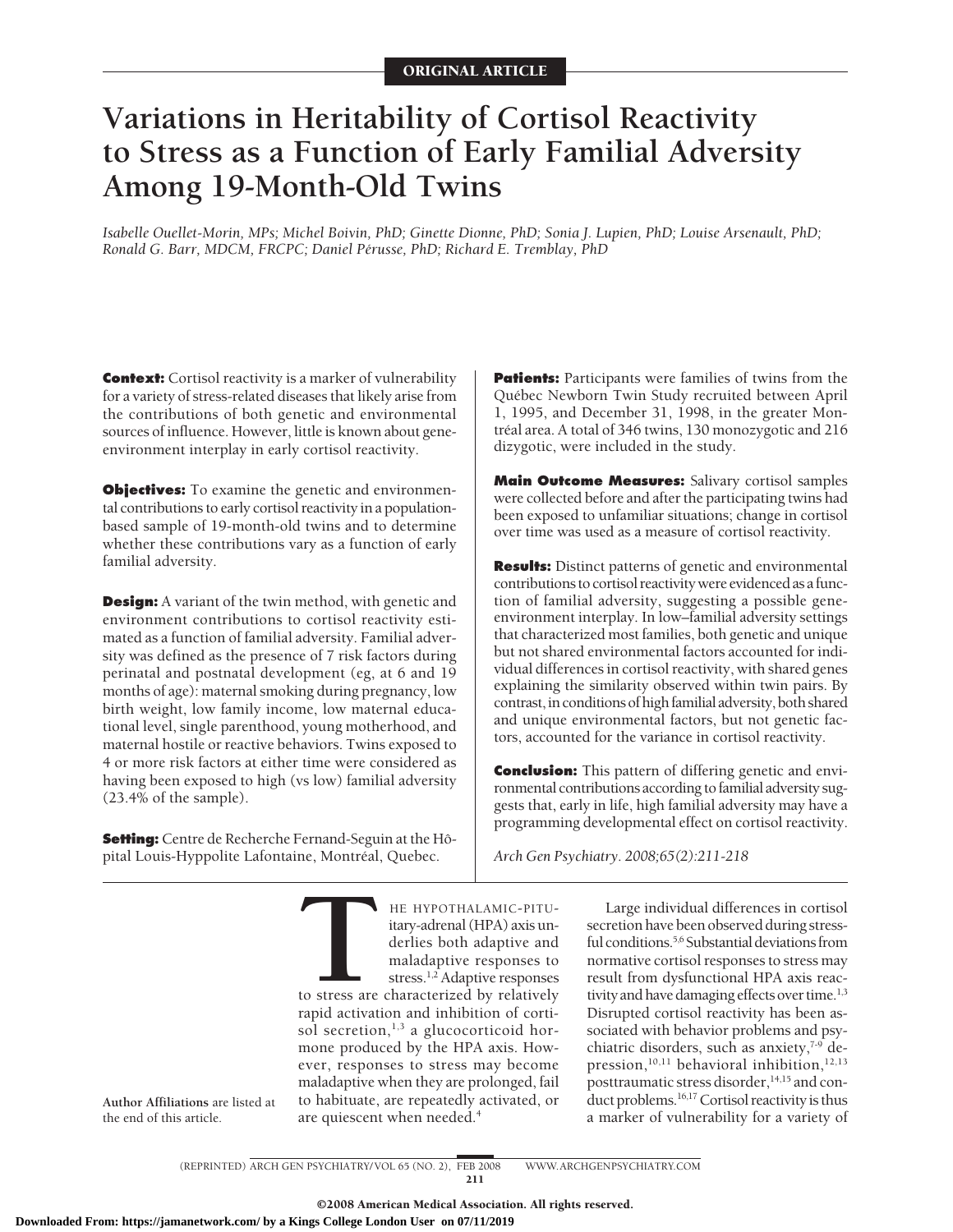stress-related diseases.<sup>2</sup> Understanding the etiology of cortisol reactivity early in development may clarify the role of early vulnerability to stress during later onset of stressrelated diseases.

The interindividual variability in cortisol reactivity likely arises from the joint contributions of genetic and environmental sources of influence. However, research has mainly documented the association between adverse environments and cortisol reactivity during childhood and adolescence.<sup>18-20</sup> Cortisol reactivity has been associated with low socioeconomic status,<sup>21-23</sup> maternal depression,<sup>24,25</sup> maltreatment and abuse,<sup>26-29</sup> and exposure to community violence.<sup>30</sup>

Only a handful of studies<sup>28,31,32</sup> have documented the relationship between adverse environments, such as harsh and insensitive parenting, and cortisol reactivity during the preschool years. These studies suggest a likely contribution of early adverse environments to cortisol reactivity. However, because they remain blind to the role of genetic factors in that association, it is difficult to clearly establish the nature of this contribution.<sup>33-36</sup> Twin studies are useful to this end, but few twin studies have examined the genetic and environmental contributions to cortisol reactivity. Kirschbaum et al<sup>37</sup> showed that monozygotic twins were more similar than dizygotic twins in cortisol response to corticotropin-releasing factor injection but not with respect to physical and psychological stress. Pritchard et al<sup>38</sup> found no genetic contribution to cortisol response to overfeeding in young adult twin pairs. However, the small sample sizes (ie, fewer than 25 pairs) and the fact that these studies were conducted with young adults preclude any conclusion about possible genetic contributions to cortisol reactivity in early childhood. The genetic and environmental contributions to cortisol reactivity in early childhood have yet to be documented.

Genetic and environmental factors may contribute to early cortisol reactivity in various ways. One prevailing hypothesis states that genetic and environmental factors are likely to combine nonlinearly to affect cortisol reactivity.39 Gene-environment interplay has been documented through different approaches, including variations in genetic and environmental contributions according to environmental circumstances.39,40 Accordingly, 2 forms of gene-environment interplay may be anticipated from previous research. First, as suggested by a diathesis-stress model,<sup>41</sup> genetic factors could predispose a child to react with an increased cortisol response if exposed to stressful environments.<sup>42</sup> In this case, a genetic vulnerability to stress would be more likely to be expressed during adversity than with favorable conditions. Results showing higher heritability of cortisol reactivity in conditions of environmental constraints, such as high vs low familial adversity (FA), would be consistent with such a model. The findings by Caspi et al<sup>43,44</sup> that genetic liabilities (ie, low monoamine oxidase A level or serotonin transporter short allele) exacerbated the impact of adverse environments (ie, maltreatment or life stress events) on later psychopathologic conditions (ie, antisocial behavior or depression) are consistent with this form of genes  $\times$  environment process.

A second possibility is that of a developmental programming effect on the HPA axis, taking the form of a reduced genetic influence on cortisol reactivity in early adverse conditions.45,46 This idea is consistent with the well-documented increased sensitivity of stress-reactive systems to environmental influences in early development.<sup>47-50</sup> In rodents, prolonged periods of maternal separation have been associated with increased corticosterone reactivity.<sup>51-53</sup> Cross-fostering studies<sup>54,55</sup> have also shown that HPA axis reactivity is modulated by early maternal care through epigenetic processes. Confirmation that these processes operate among humans awaits, although a marked brain plasticity to environment during infancy has been documented.<sup>10,56,57</sup> In a twin design, a finding showing (1) reduced genetic contributions to cortisol reactivity among twin siblings exposed to high FA and (2) higher genetic contributions among twins exposed to low FA would be consistent with this model.

The main goals of the present study were to analyze the genetic and environmental contributions to cortisol reactivity to an unfamiliar context in 19-month-old twins and to examine variations in genetic and environmental contributions to cortisol reactivity according to early FA. At this age, children typically react with marked anxiety to unfamiliar situations and adults, but large individual differences in behavioral and physiologic responses have been documented.58-60 Familial adversity was defined as a function of prenatal and postnatal risk factors previously associated with cortisol reactivity to reflect the cumulative effects of stressful environments in children's lives.<sup>40</sup>

#### METHODS

# **SAMPLE**

This study was conducted under controlled conditions at the Centre de Recherche Fernand-Seguin at the Hôpital Louis-Hyppolite Lafontaine in Montréal, Québec. Participants were families of twins from the Québec Newborn Twin Study recruited between April 1, 1995, and December 31, 1998, in the greater Montréal area. A total of 989 families were contacted, of which 672 agreed to participate (68.0%). Twins were first seen when they were 6 months of age and then prospectively assessed for a variety of child and family characteristics. After informed consent was obtained from the parents, saliva samples were collected at 19 months (mean [SD], 18.85 [0.74] months) for 466 twins before testing, 474 twins after testing, and 423 children at both times. Interviews regarding environmental variables were conducted with the mother in 99.7% of cases.

Zygosity was determined through the Zygosity Questionnaire for Young Twins when the twins were 6 and 19 months of age, $61$  using independent ratings of the twins' physical similarities. The DNA-based zygosity was determined for 31.3% of the same-sex twin pairs randomly selected, using 8 to 10 highly polymorphic microsatellite markers. The 2 methods yielded a concordance of 93.8%.<sup>62</sup>

# **THE STRESSFUL CONTEXT: EXPOSURE TO UNFAMILIAR SITUATIONS**

At 19 months of age, each participating twin was successively brought into the laboratory and exposed to 2 unfamiliar situations known to be moderately stressful at that age.59,63,64 In the first situation, 1 twin and the mother were alone in a corner of a room when a woman dressed as a clown entered the room, went to the opposite corner, and invited the child to approach by offering a set of familiar toys. In the second situation, a noisy, odd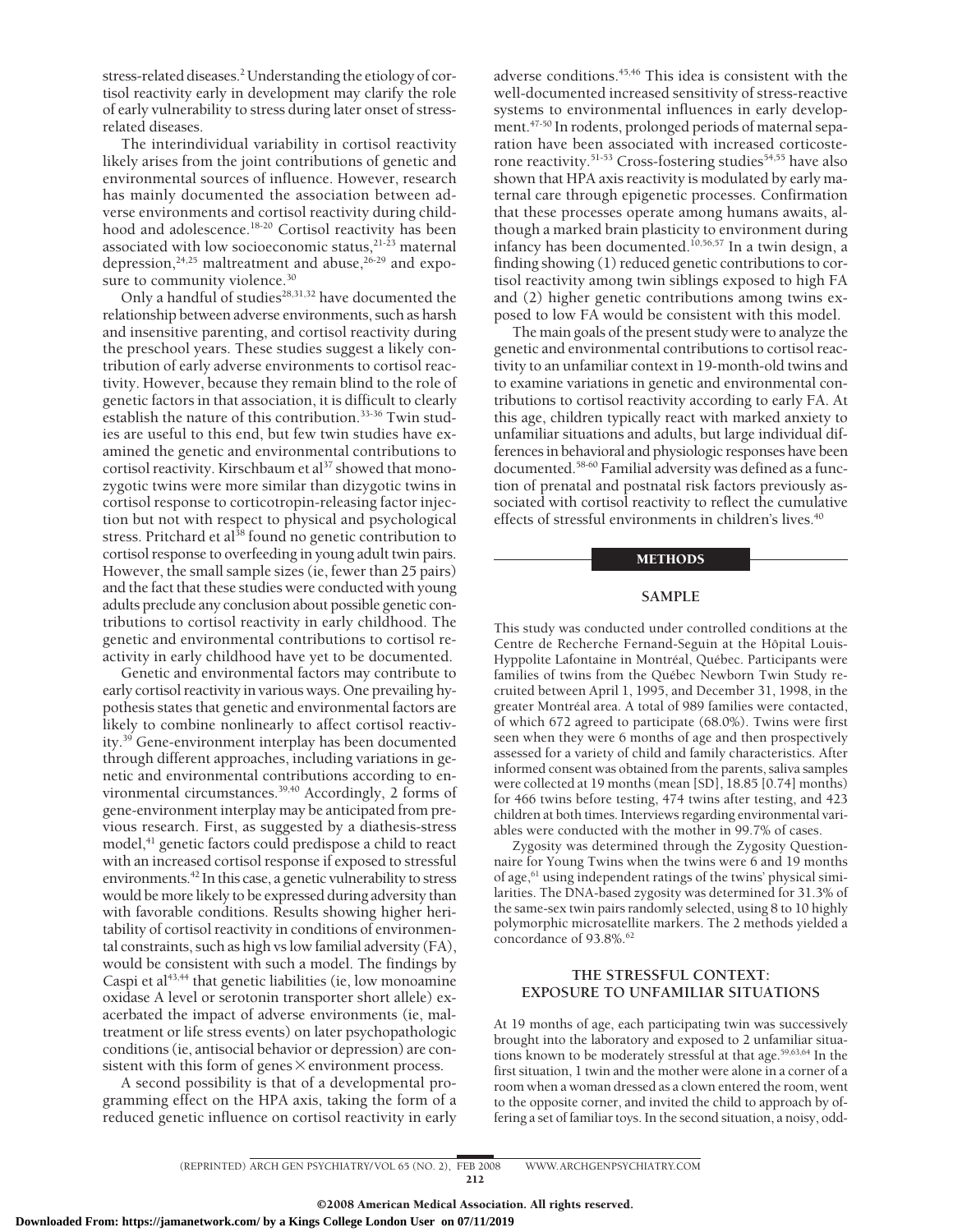looking, moving toy robot was placed on a platform in the opposite corner of the room. Each session lasted 280 seconds separated by 5 minutes of mother-child free play. For the first 140 seconds, the mother was asked to remain passive and not to interact with her child, responding only to child-initiated talk with brief statements (eg, "It's okay," "It's a clown"). For the last 140 seconds, the mother was allowed to do whatever she thought was needed to help her child be at ease with the stimulus.

# **SALIVA COLLECTION**

Salivary cortisol sampling is a noninvasive and valid way to assess HPA axis activity.<sup>65,66</sup> All saliva samples were obtained between 8:05 AM and 12:15 PM during the 19 months of laboratory visits. Mothers were instructed not to give their child anything to eat or drink 20 minutes before each sampling time. Saliva was collected before and after the unfamiliar situations (Salivette; Sarstedt, Nu¨ mbrecht, Germany) and stored at −80°C until analysis. The posttest sample was obtained 20 minutes after the end of the procedure to capture the peak cortisol response.67 All samples were analyzed in a single batch using radioimmunoassay (Diagnostic Systems Laboratories Inc, Webster, Texas). The technician was blind to the zygosity status of the samples. Intra-assay variability was less than 10%.

#### **ASSESSMENT OF FA**

Familial adversity was assessed to reflect the putative cumulative adverse effects of environmental risk factors on children's adjustment.<sup>18</sup> In the present study, an FA index was created by combining information about 7 risk factors: maternal smoking during pregnancy, low birth weight, low family income, low maternal educational level, single parenthood, young motherhood, and maternal hostile or reactive behaviors. Information about these risk factors was collected prospectively when the twins were 6 and 19 months of age, allowing changes in some risk factors (eg, low family income) to be taken into account. A score of 1 was counted for the presence of each risk factor at each time. The scores were summed to reflect the cumulative impact of these risk factors over time, assuming equal weight for each risk factor. The FA score could thus vary from 0 to 12. A risk factor was scored if the mother smoked cigarettes across all trimesters (24.9% of the families), birth weight was lower than 2500 g (46.5%), family income was below CaD \$20 000 (19.2% and 15.4% at 6 and 19 months, respectively), the mother had not completed high school (19.0% at both 6 and 19 months), the twins were not living with both of their biological parents (5.5% and 11.0% at 6 and 19 months, respectively), and the mother was younger than 20 years when she gave birth to the twins (3.2%). Finally, a 7-item, 10-point (0 indicatingnot at all to 10 indicatingexactly) Likert-type self-report scale was used at 6 and 19 months to assess the mother's hostile or reactive parenting toward the twins (eg, "I have shaken my baby when he or she was particularly fussy" or "I have lost my temper when he or she was particularly fussy") (Cronbach  $\alpha$  = 0.77 and 0.73 at 6 and 19 months, respectively).33 The mother's scores for both twins were averaged, and a risk was counted if the maternal hostile or reactive behaviors were above the median.

The resulting FA index was distributed as follows: FA index of 0, 16.6%; FA index of 1, 21.7%; FA index of 2, 21.9%; FA index of 3, 16.4%; FA index of 4, 10.0%; FA index of 5, 5.1%; FA index of 6, 4.5%; FA index of 7, 1.4%; FA index of 8, 0.8%; FA index of 9, 0.5%; FA index of 10, 0.8%; and FA index of 11, 0.3%. The FA index was then dichotomized for the genetic modeling: families with an FA index of 4 or above were considered to have high levels of FA (23.4%), whereas those who scored below 4 were considered to have low levels of FA (76.6%).

### **Table 1. Raw Cortisol Values and the Ratio of Change for the Total Sample According to Zygosity and Sex**

| <b>Variable</b> | Mean (SD)<br><b>Baseline</b><br>Cortisol<br>Level, µg/dL | Mean (SD)<br><b>Posttest</b><br>Cortisol<br>Level, µg/dL | Mean (SD)<br>Ratio of<br><b>Change</b> |  |
|-----------------|----------------------------------------------------------|----------------------------------------------------------|----------------------------------------|--|
| Monozygotic     | 0.36(0.26)                                               | 0.35(0.22)                                               | 0.33(1.08)                             |  |
| twins           | $(n=182)$                                                | $(n=197)$                                                | $(n=163)$                              |  |
| Dizygotic twins | 0.41(0.33)                                               | 0.38(0.27)                                               | 0.26(0.97)                             |  |
|                 | $(n=284)$                                                | $(n=277)$                                                | $(n=255)$                              |  |
| Male twins      | 0.40(0.31)                                               | 0.37(0.26)                                               | 0.25(0.96)                             |  |
|                 | $(n=234)$                                                | $(n=234)$                                                | $(n=212)$                              |  |
| Female twins    | 0.39(0.30)                                               | 0.37(0.24)                                               | 0.33(1.08)                             |  |
|                 | $(n=232)$                                                | $(n=240)$                                                | $(n=206)$                              |  |
| Total sample    | 0.39(0.30)                                               | 0.37(0.25)                                               | 0.29(1.07)                             |  |
|                 | $(n = 466)$                                              | $(n=474)$                                                | $(n=418)$                              |  |

SI conversion factor: To convert cortisol to nanomoles per liter, multiply by 27.588.

#### **STATISTICAL ANALYSIS**

A reactive cortisol ratio was computed according to the law of initial values,<sup>68</sup> which takes into account the dependency of the posttest values on the initial values. According to the law of initial values, the change score should be adjusted if the correlation between the initial value (t1) and the change score (t<sub>2</sub>−t<sub>1</sub> or  $\Delta t$ ) is negative, which was the case ( $r_{348}$ = -0.74; *P* < .001).<sup>67-69</sup> A cortisol reactivity ratio was thus computed by dividing  $\Delta t$  by tl.<sup>11</sup> This score was examined for outliers, defined as values  $\pm 3$  standard deviations from the mean.<sup>67,70,71</sup> Four children (1 monozygotic and 3 dizygotic) were excluded from the subsequent analyses. Cortisol reactivity ratios were positively skewed and were normalized using a log transformation before statistical analysis. $\!\!^{72}$ 

Differences in mean cortisol values according to zygosity and sex were investigated through analyses of variance. The association between FA and cortisol reactivity was tested using a 2-tailed  $\chi^2$  test, and multinomial logistic regressions were performed on the discrete patterns of cortisol reactivity. For the latter, children in the second and third quartiles were clustered as the reference category. All statistical tests, except for the genetic modeling, were conducted on a subsample composed of only 1 twin, selected at random, per family.

Genetic (A), shared environment (C), and unique environment (E) contributions were estimated through structural equation modeling of variance and covariance patterns among monozygotic and dizygotic pairs, using the MX software package.<sup>73</sup> All twin pairs were concordant for FA. Models that allowed parameters to vary according to FA were compared with models that constrained parameters to be equal across FA groups. Best models were selected according to goodness of fit ( $\chi^2$  test) and parsimony indices such as Akaike information criteria (AIC) and the root mean squared error of approximation (RMSEA).

# **RESULTS**

**Table 1** presents means and standard deviations for the pretest cortisol levels, the posttest cortisol levels, and the cortisol reactivity ratio for the total sample and as a function of zygosity and sex. The reactivity ratio did not vary according to zygosity  $(F_{1,211}=0.37; P=.54)$ , sex  $(F_{1,211}=0.98;$ *P*=.32), or ethnicity (ie, white vs other;  $F_{1.158}$ =0.08; *P*=.59). The time of day when saliva was collected was not associated with pretest or posttest cortisol levels (pretest: *F*1,220=0.37; *P*=.54; posttest: *F*1,233=1.06; *P*=.30). The FA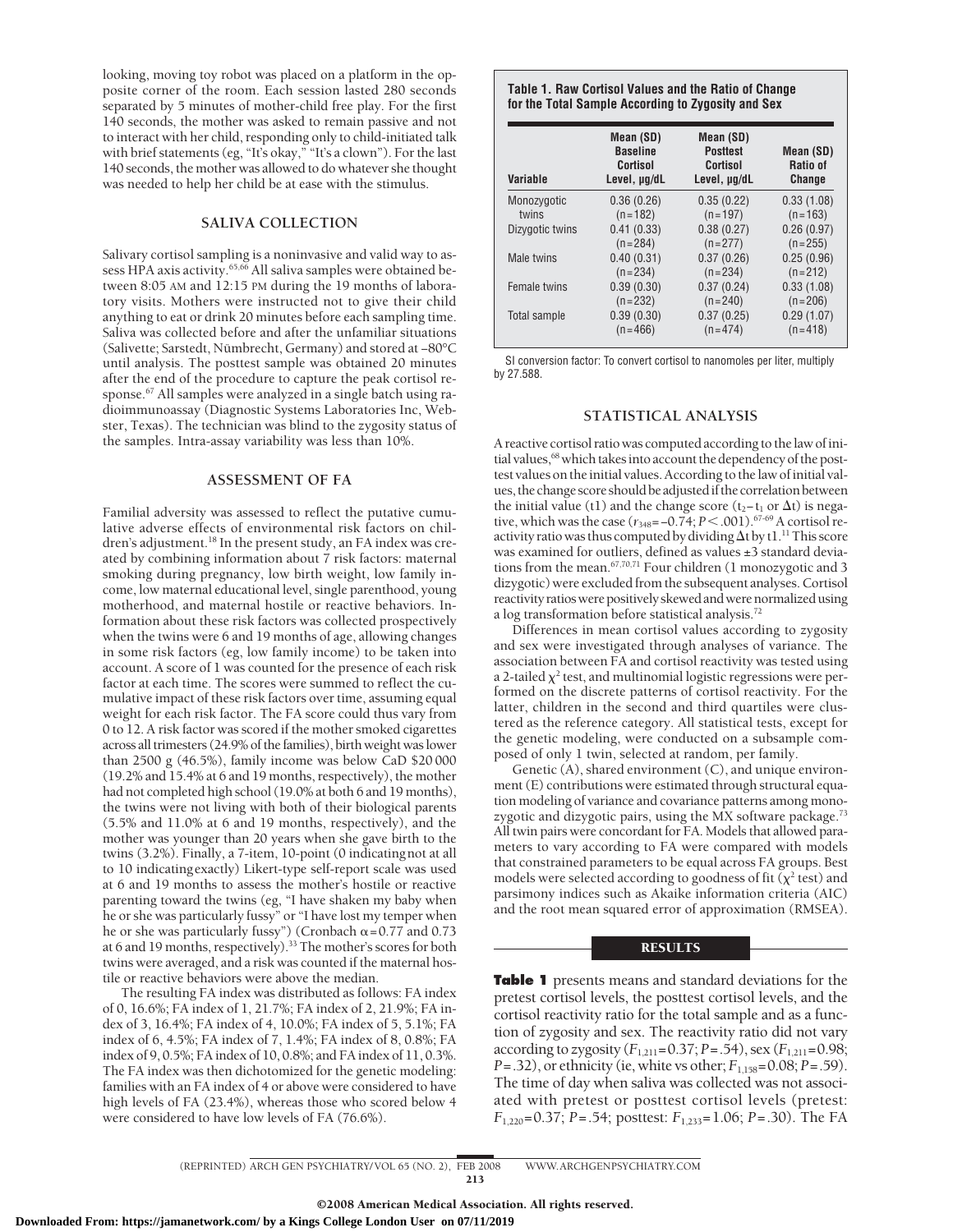

**Figure 1.** Distribution of the twins in the lowest, middle, and highest quartiles of cortisol reactivity according to familial adversity (n=418).

status did not differ across zygosity  $(\chi^2_{2,211} = 2.45; P = .29)$  or sex  $(\chi^2_{2,211} = 2.07; P = .15)$ . Eleven twins were taking steroid medication occasionally. Since they did not differ significantly from the rest of the sample  $(t_{211}=0.36; P=.55)$  and excluding them did not affect the results, they were retained in the analyses.

No significant cortisol increase was found overall between the pretest and the posttest (mean [SD]  $\Delta t$ =−0.01 [0.35]  $\mu$ g/dL [to convert to nanomoles per liter, multiply by 27.588]), except for those falling in the fourth quartile of the distribution that showed a significant cortisol increase  $(\Delta t = 0.37 \, [0.26] \, \text{µg/dL}).$ 

## **FA AND PATTERNS OF CORTISOL REACTIVITY**

Adverse environments have been associated with both lower and higher cortisol reactivity.<sup>74</sup> We partitioned the sample into quartiles of cortisol reactivity, allowing for different associations to emerge at the lower (first quartile) and higher (fourth quartile) ends of the distribution.12,28,75 **Figure 1** presents the distribution in quartiles of cortisol reactivity for high and low FA  $(\chi^2_{2,211} = 9.86; P = .007)$ .

In the low-FA group, 57.8% of twins fell into the middle quartiles, whereas 21.1% and 21.1% were assigned to the first and fourth quartiles, respectively. In the high-FA group, only 34.0% of twins were in the middle quartiles compared with 40.0% in the highest quartile and 26.0% in the lowest quartile. With the 2 middle quartiles as the reference category, multinomial logistic regression analyses revealed that high FA was linked to an increased probability of belonging to the highest quartile (Wald statistic=9.17; *P*=.007) but not to the lowest quartile of the cortisol reactivity distribution (Wald statistic=3.10; *P*=.07).

This pattern of association between cortisol reactivity and FA remained statistically significant when more restrictive criteria were used (ie,  $\geq$ 5 risk factors)  $(\chi_{2,211}^2 = 11.01; P = .004)$  but not when more liberal criteria were used (ie,  $\geq$ 3 risk factors) ( $\chi^2_{2,211}$ =3.97; *P*=.14).

## **MONOZYGOTIC-DIZYGOTIC INTRACLASS CORRELATIONS**

Only complete pairs were retained for the genetic analyses, leaving a sample of 170 pairs: 64 monozygotic pairs



**Figure 2.** Monozygotic and dizygotic intraclass correlations for cortisol reactivity according to familial adversity. Sample sizes were as follows: total: monozygotic, 64 pairs; dizygotic, 106 pairs; low familial adversity: monozygotic, 48 pairs; dizygotic, 81 pairs; high familial adversity: monozygotic, 16 pairs; dizygotic, 25 pairs.

(31 male pairs and 33 female pairs) and 106 dizygotic pairs (35 male pairs, 30 female pairs, and 41 differentsex pairs). Twins who were excluded did not differ from those selected in cortisol reactivity  $(F_{1,211}=0.15; P=.70)$ , although they tended to experience higher FA (n=221;  $\chi^2_4 = 3.67; P = .06$ .

**Figure 2** shows the monozygotic and dizygotic intraclass correlations (ICCs) for cortisol reactivity for the total sample and according to FA. For the total sample, the ICCs were moderate to low and the monozygotic-dizygotic discrepancy was small, suggesting low heritability and little shared environment contributions overall. However, a differentiated pattern of monozygotic and dizygotic ICCs emerged according to FA. For the low-FA group, the monozygotic-dizygotic difference in correlation suggested a moderate genetic contribution, whereas for the high-FA group, both ICCs were large and of similar magnitude, suggesting a substantial shared environment but no genetic contributions (scatterplots of these monozygotic-dizygotic correlations, as well as those describing the association between pretest and posttest cortisol, are available on request). The monozygotic-dizygotic ICCs were also examined for the pretest cortisol values but did not support any of the putative models (low FA: monozygotic ICC=0.18 and dizygotic ICC=−0.11; high FA: monozygotic ICC=0.19 and dizygotic ICC=0.36).

## **GENETIC AND ENVIRONMENTAL CONTRIBUTIONS TO CORTISOL REACTIVITY**

Model-fitting results for cortisol reactivity are presented in **Table 2**. We first examined models assuming the invariance of parameters across the FA groups (ie, constraining the parameters to be equal across FA groups [equal models or EQ]). Models nested within the full ACE-EQ model were fitted through the elimination of parameters. Subtracting A deteriorated the fit (model 2:  $\Delta \chi^2$ =4.11; *P*=.04), whereas removing C did not (model 3:  $\Delta \chi^2$ =0.00; *P*>.99). Removing A from model 3 resulted in worse fit  $(\Delta \chi^2 = 21.84; P < .001)$ , indicating that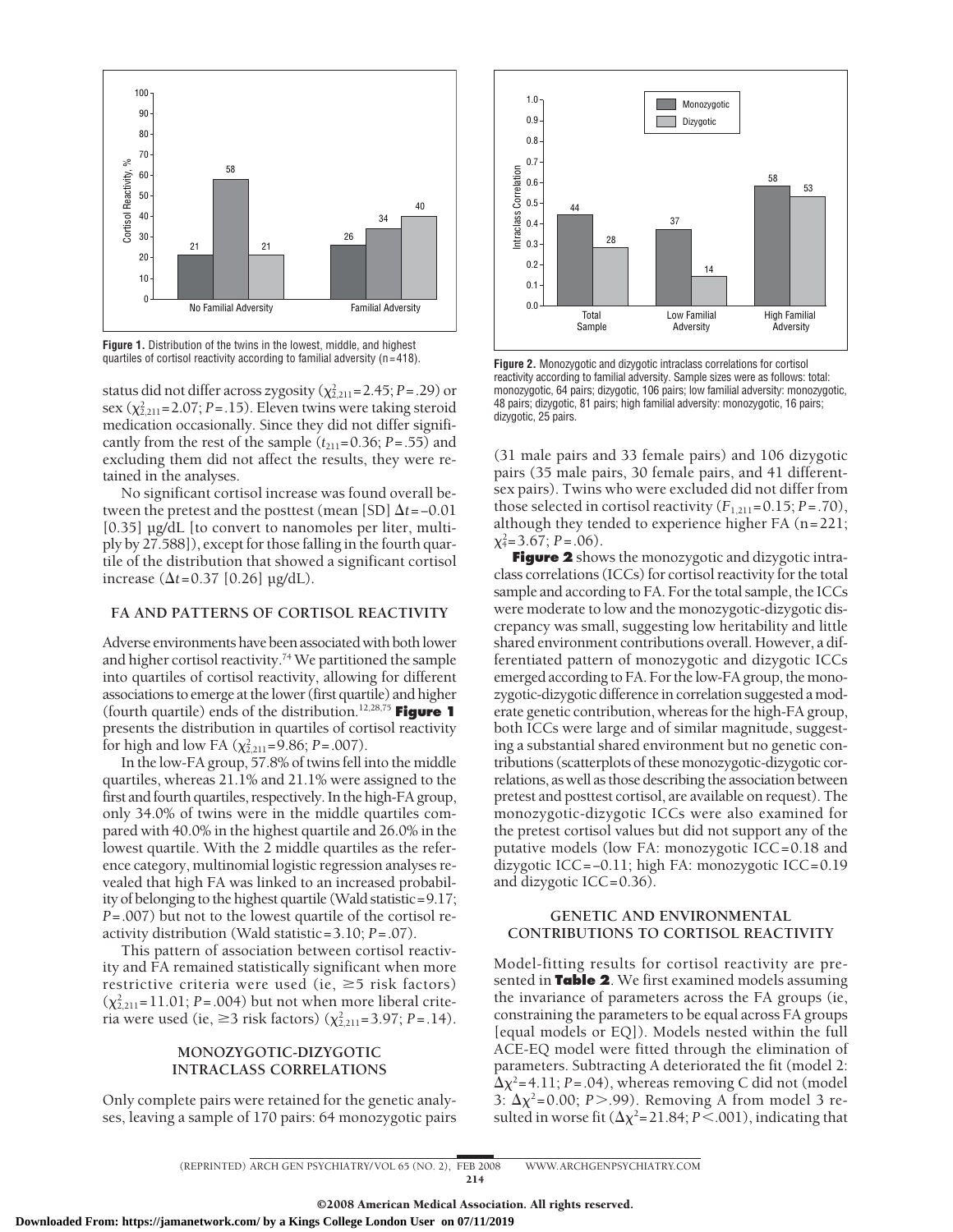| Model                                 | <b>Fit Statistics</b> |                |        |            |              | <b>Estimated Components (95% CI)</b> |                     |                   |                     |
|---------------------------------------|-----------------------|----------------|--------|------------|--------------|--------------------------------------|---------------------|-------------------|---------------------|
|                                       | $\chi^2$              | df             | P      | <b>AIC</b> | <b>RMSEA</b> | Group                                | A                   | C                 | E                   |
| Equal FA models                       |                       |                |        |            |              |                                      |                     |                   |                     |
| ACE                                   | 12.38                 | 9              | .19    | $-5.623$   | 0.105        | LFA                                  | $0.51(0.02-0.74)$   | $0.00(0.00-0.34)$ | $0.48(0.35-0.68)$   |
|                                       |                       |                |        |            |              | <b>HFA</b>                           | $0.51(0.02 - 0.74)$ | $0.00(0.00-0.34)$ | $0.48(0.35-0.68)$   |
| <b>CE</b>                             | 16.49                 | 10             | .09    | $-3.509$   | 0.115        | LFA                                  |                     | $0.32(0.17-0.50)$ | $0.68(0.55-0.85)$   |
|                                       |                       |                |        |            |              | <b>HFA</b>                           |                     | $0.32(0.17-0.50)$ | $0.68(0.55-0.85)$   |
| AE                                    | 12.38                 | 10             | .26    | $-7.623$   | 0.096        | LFA                                  | $0.51(0.30-0.74)$   |                   | $0.48(0.35-0.68)$   |
|                                       |                       |                |        |            |              | <b>HFA</b>                           | $0.51(0.30-0.74)$   |                   | $0.48(0.35-0.68)$   |
| E                                     | 34.22                 | 11             | < .001 | 12.216     | 0.241        | LFA                                  |                     |                   | $1.00(0.86-1.00)$   |
|                                       |                       |                |        |            |              | <b>HFA</b>                           |                     |                   | $1.00(0.86-1.00)$   |
| Nonegual-equal FA models <sup>a</sup> |                       |                |        |            |              |                                      |                     |                   |                     |
| $A_1C_1E_1A_2C_2E_2$                  | 5.39                  | 6              | .50    | $-6.612$   | 0.044        | LFA                                  | $0.40(0.00-0.69)$   | $0.00(0.00-0.00)$ | $0.60(0.41-0.88)$   |
|                                       |                       |                |        |            |              | <b>HFA</b>                           | $0.19(0.00-0.82)$   | $0.42(0.00-0.82)$ | $0.39(0.20-0.72)$   |
| $A_1E_1A_2C_2E_2$                     | 5.39                  | $\overline{7}$ | .61    | $-8.612$   | 0.030        | LFA                                  | $0.40(0.14-0.69)$   |                   | $0.60(0.41 - 0.88)$ |
|                                       |                       |                |        |            |              | <b>HFA</b>                           | $0.19(0.00-0.82)$   | $0.42(0.00-0.82)$ | $0.39(0.20-0.72)$   |
| $A_1E_1C_2E_2$                        | 5.61                  | 8              | .69    | $-10.392$  | 0.025        | LFA                                  | $0.40(0.14-0.69)$   |                   | $0.60(0.41 - 0.88)$ |
|                                       |                       |                |        |            |              | <b>HFA</b>                           |                     | $0.55(0.25-0.82)$ | $0.45(0.30-0.73)$   |
| $E_1 C_2E_2$                          | 14.26                 | 9              | .11    | $-3.734$   | 0.083        | LFA                                  |                     |                   | $1.00(0.84-1.00)$   |
|                                       |                       |                |        |            |              | <b>HFA</b>                           |                     | $0.55(0.25-0.82)$ | $0.45(0.30-0.73)$   |
| $A_1E_1E_2$                           | 21.10                 | 9              | .01    | 3.104      | 0.199        | LFA                                  | $0.40(0.14 - 0.69)$ |                   | $0.60(0.41 - 0.88)$ |
|                                       |                       |                |        |            |              | <b>HFA</b>                           |                     |                   | $1.00(0.86-1.00)$   |

Abbreviations: A, genetic; AIC, Akaike information criteria; C, shared environment; CI, confidence interval; E, unique environment; FA, familial adversity;

HFA, high-familial adversity group; LFA, low-familial adversity group; RMSEA, root mean squared error of approximation.<br><sup>a</sup> For the nonequal FA models, the parameters of the LFA are indicated as 1, whereas 2 refers to the

A was essential to the fit. Consequently, the AE model was more parsimonious than the general ACE-EQ model, as confirmed by the AIC criteria. However, the RMSEA value indicated a weak fit to the data.<sup>73</sup>

We then tested models allowing the estimates in the low- and high-FA groups to differ (nonequal models or NEQ). Again, nested models were fitted through the successive elimination of parameters from the full ACE-NEQ model (model 5). Eliminating C for the low FA (model 6) or A for the high FA (model 7) did not deteriorate the fit ( $\Delta \chi^2$ =0.00 and *P*>.99 and  $\Delta \chi^2$ =0.22 and *P*=.64, respectively), indicating that they were not useful. However, eliminating A for the low FA (model 8) or C for the high FA (model 9) weakened the fit  $(\Delta \chi^2=8.65$ and *P* = .003 and  $\Delta \chi^2$  = 15.49 and *P* < .001, respectively). Consequently, model 7 (AE-CE) was considered the best model among the NEQ models.

In summary, models 3 and 7 were retained according to their goodness of fit ( $\chi^2$  test). Because they were not nested, these models could not be compared directly using the  $\chi^2$  test. However, based on the AIC and RMSEA values, model 7 clearly offered the best balance between explanatory power and parsimony (AIC=−10.392 and RMSEA=0.025) and was thus retained. Specifically, in low FA, cortisol reactivity was mainly accounted for by genetic  $(A=0.40)$  and unique environmental  $(E=0.60)$ factors, whereas in high FA, both shared  $(C=0.55)$  and unique  $(E=0.45)$  environmental factors contributed to cortisol reactivity. This pattern did not vary as a function of sex (data not shown).

#### COMMENT

The goals of this study were to examine the genetic and environmental contributions to cortisol reactivity in a

population-based sample of 19-month-old twins and to determine whether these contributions varied according to FA. Familial adversity was associated with higher cortisol reactivity to stress. More important, FA moderated the genetic and environmental contributions to cortisol reactivity. In low-FA settings, a condition typical of most families, both genetic and unique environmental factors accounted for individual differences in cortisol reactivity, with genes explaining the similarity observed among twin pairs. In contrast, with high FA, both shared and unique environmental factors, but not genetic factors, accounted for the variance. In the latter case, environments shared by twins in the same family explained their similarity in cortisol reactivity.

These findings are important on many accounts. First, the findings underscore the importance of FA for the expression of cortisol reactivity early in life. Previous singleton studies<sup>31,76</sup> had reported an association between disturbed patterns of cortisol reactivity and a variety of adverse environments, such as parental coercive behaviors, neglect, and poverty. However, these studies overlooked the possible gene-environment interplay in those associations.

Second, the results reveal for the first time in humans differential patterns of genetic and environmental contributions to cortisol reactivity as a function of early adverse environmental conditions. These distinct patterns are consistent with the idea that, in adverse conditions, environmental factors may have a programming developmental effect on the HPA axis that supersedes genetic factors. Stressors that provoke prolonged activation of the HPA axis early in development have been posited to inhibit ongoing neurogenesis, intensify neuronal death, and modify the localization, sensitivity, and expression of glucocorticoid receptors.<sup>10</sup> These changes could lead to long-term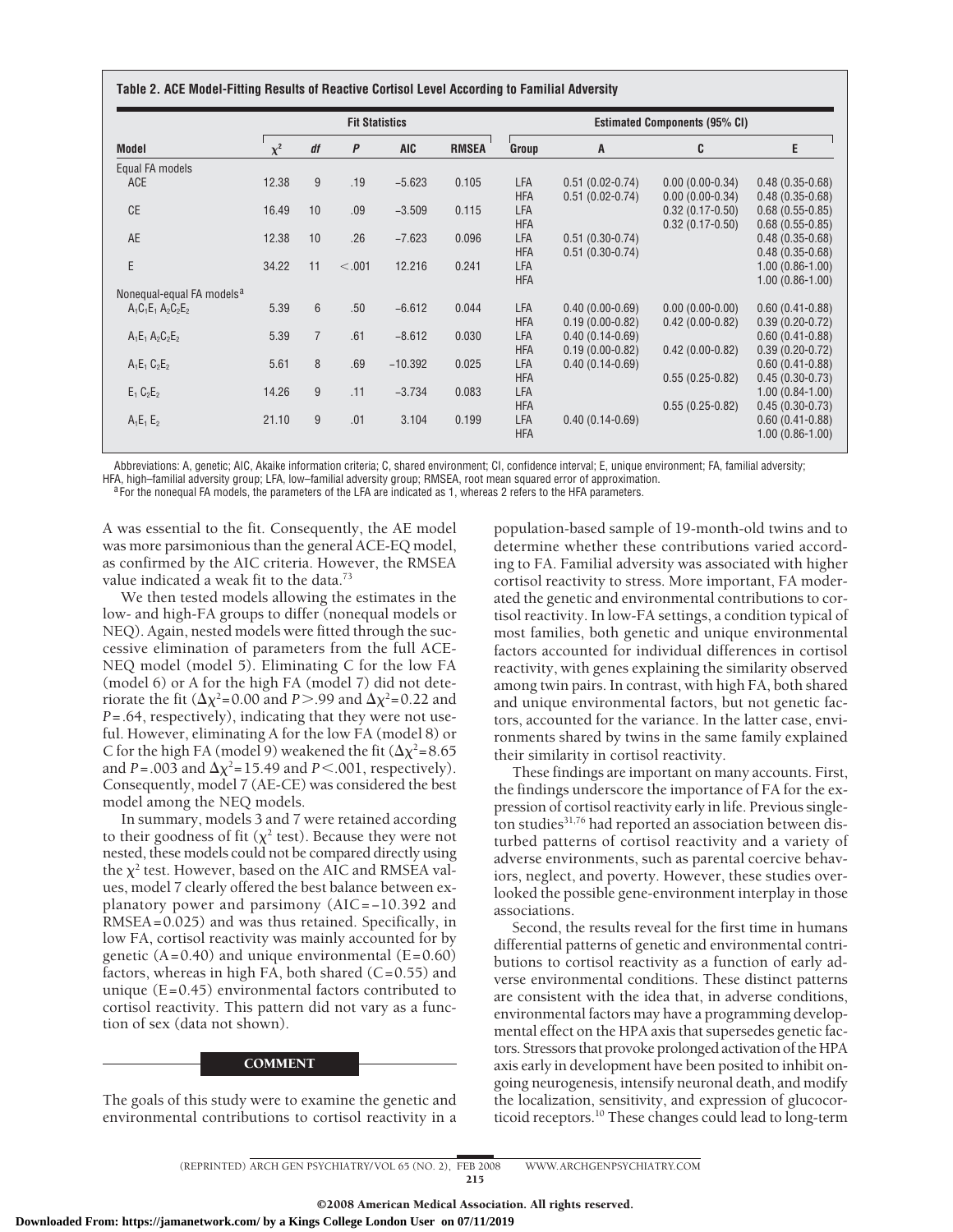alterations in HPA axis reactivity over and above genetic contributions.<sup>48,77</sup> Recent animal studies<sup>46,54</sup> have provided evidence that corticosterone reactivity in rodent offspring is mediated by maternal care, not by inherited genes. This environmental contribution has been shown to operate through an epigenetic programming effect (eg, DNA methylation) of early maternal care on the offspring's glucocorticoid receptor gene promoter expression in the hippocampus.<sup>55</sup> Whether high FA could operate through similar epigenetic mechanisms is still an open question.<sup>78</sup> High FA could also influence cortisol reactivity through its impact on immature corticolimbic structures and pathways.<sup>45</sup> Clearly, the mechanisms underlying possible early FA effects on stress reactivity among primates should be investigated further.

Third and more generally, the pattern of findings of the present study is consistent with the average expectable environment view of development.36,79 According to this view, environments within the normal range are required for species-normal development but are of little value for understanding individual differences within that range. Rather, individual variations among children reared in those environments develop from genetic variation and individually experienced (ie, unique) environments, which was the case for most of our sample according to the criteria we used. The average expectable environment notion does not define the threshold of risk above which normal development may be jeopardized.<sup>80</sup> However, it is noteworthy that the range of environments covered in this sample was sufficient to reveal a different role of G and E along the continuum of FA. Similar findings suggesting low heritability of traits in the presence of social disadvantage have been reported in association with  $IQ^{81}$  and physical health. $82$ 

Fourth, on a more practical level, the finding of a differing heritability of cortisol reactivity as a function of FA has implications for association studies aimed at identifying quantitative trait loci. The search for genetic variants underlying complex phenotypes, such as HPA axis reactivity, has revealed mixed results and lack of replication.83,84 The present study suggests that early FA may confound the association between specified polymorphisms and cortisol reactivity: some polymorphisms may be relevant to cortisol reactivity for persons exposed to low FA in their childhood<sup>85</sup> although not otherwise informative for their counterparts confronted with more adverse circumstances.

Fifth, given the predictive association between cortisol reactivity and a variety of stress-related disorders (eg, depression, anxiety, and posttraumatic stress disorder),<sup>86</sup> the present findings may also have implications for clinical research and practice. They point to the relevance of planning, implementing, and assessing early preventive interventions aimed at reducing early cortisol reactivity through their mitigation of multiple FA factors in families most at risk. They also suggest that these early preventive interventions should start during pregnancy, at a time when some of the risk factors may already operate. In addition, they signal that children from families at high environmental risk, who are more likely to show high cortisol reactivity, may also benefit from most of the interventions aimed at reducing the environmental risks. Finally, they suggest that intervention models should be based on etiologic models of stress that take into account gene and environment interplay. However, because the mechanisms underlying possible early FA effects on stress reactivity are not well documented yet, they should be investigated further to more precisely establish etiologic pathways and guide preventive interventions. Early preventive trials may genuinely contribute to this endeavor by experimentally testing specific hypotheses regarding putative etiologic factors and mechanisms.

At least 5 features of the study may have constrained the findings. First, the cortisol reactivity index was based on single pretest and posttest saliva samples. In most infants, cortisol response peaks 20 minutes after stress induction, but marked individual variability exists around that point.<sup>67</sup> Multiple poststress samples may have yielded more reliable assessments of cortisol reactivity and stronger estimates of both genetic and sharedenvironmental contributions.

Second, for ethical reasons, a rather mild yet developmentally relevant stressful situation was used,<sup>58</sup> resulting in an absence of increase in cortisol overall. This lack of increase is consistent with previous studies<sup>87,88</sup> that used similar procedures with this age group. Unfamiliar situations do not consistently produce significant increases in cortisol for all children78 but rather delineate individual differences in cortisol response to mild stressors.59,64,89,90 As suggested by the large variability in the reactivity index, the unfamiliar situations were stressful for some but not for others. Many factors may have accounted for this general lack of increase in cortisol, including an already high level of cortisol before testing because of the laboratory context, the countereffect of the circadian downward trend of circulating cortisol in the morning, and the calming presence of the mother throughout the stress paradigm.78,91

Third, the present investigation of a populationbased sample implied that extreme levels of FA were rare. Whether the findings generalize to the far end of the spectrum of FA is open to question. The fact that significant results were revealed despite this reduced variability in FA suggests that they are fairly robust across a considerable range of experience.

Fourth, maternal hostile or reactive behaviors relied on self-report and may have been influenced by social desirability despite the use of contextualized items (ie, the child's difficult behaviors).33,92 Fifth, because FA was conceptualized as a family-level variable, it was not possible to clearly establish whether it was genuinely environmental or genetically mediated. Future studies should investigate further the nature of this gene-environment interplay by examining environmental features that are proximal to the child while showing within-family variation.<sup>39</sup>

In conclusion, the present study was the first to reveal distinct patterns of genetic and environmental contributions to early cortisol reactivity according to FA; early in life, genes may partly account for cortisol reactivity with low adversity, and adverse environments may have a programming developmental effect on cortisol reactivity. Clearly, these conditional contributions of adversity and genetic factors need to be replicated in larger samples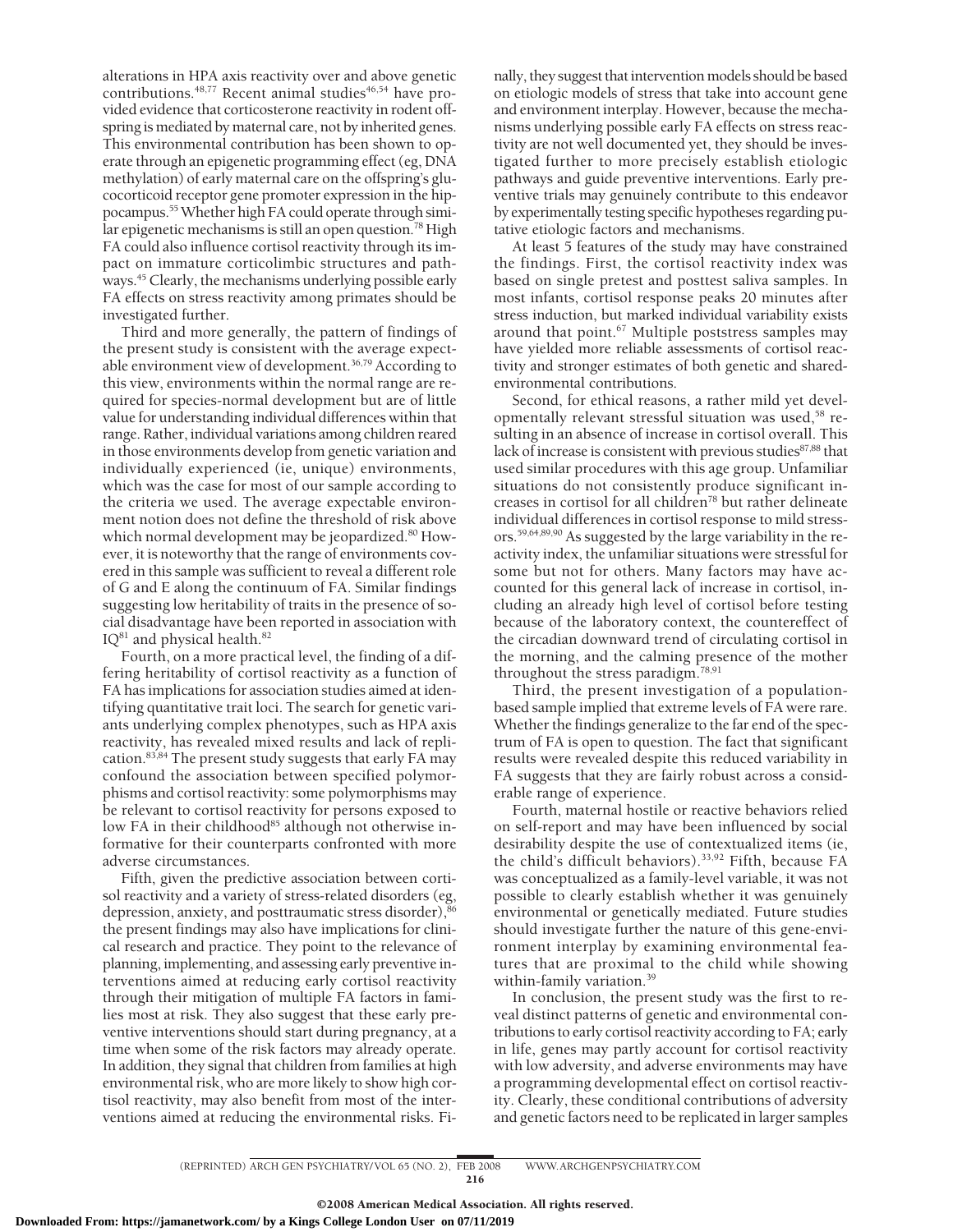and further explored with respect to their timing and duration. It will also be important to determine whether they are germane to other aspects of emotion regulation. The mechanisms underlying this putative programming developmental effect of early environment should be documented to understand the early plasticity of stressrelated brain structures and how they relate to later vulnerabilities and to resilience to stress and stressrelated diseases, with the goal of proposing valid avenues to preventive intervention.

**Submitted for Publication:** April 15, 2007; final revision received August 22, 2007; accepted September 13, 2007. **Author Affiliations:** School of Psychology, Universite´ Laval, Québec City, Quebec (Ms Ouellet-Morin and Drs Boivin and Dionne), Center for Human Stress Research, Douglas Hospital Research Center, McGill University, Montréal, Quebec (Dr Lupien), Child and Family Research Institute, University of British Columbia, Vancouver (Dr Barr), and Departments of Anthropology (Dr Pérusse) and Psychology (Dr Tremblay), Université de Montréal, Montréal, Quebec, Canada; Institute of Psychiatry, King's College, London, England (Dr Arsenault); and International Laboratory for Child and Adolescent Mental Health Development, INSERM U669, Paris, France (Dr Tremblay).

**Correspondence:** Michel Boivin, PhD, GRIP, Ecole de Psychologie, Pavillon Félix-Antoine-Savard, Université Laval, Québec City, Québec, Canada G1K 7P4 (michel .boivin@psy.ulaval.ca).

**Financial Disclosure:** None reported.

**Funding/Support:** This research was supported by grants from the National Health Research Development Program, the Social Sciences and Humanities Research Council of Canada, the Québec Ministry of Health and Social Services, the Canadian Institutes of Health Research, the Canada Research Chair program, the Fonds Québécois de la Recherche sur la Société et la Culture, and the Fonds de la Recherche en Santé du Québec. Ms Ouellet-Morin was supported by fellowships from the Canadian Institutes of Health Research and the Behavioral, Gene and Environment Training Grant Program.

**Additional Contributions:** We are grateful to the parents and twins of the participating families. Jocelyn Malo, MA, coordinated the data collection, and Hélène Paradis, MA, Bei Feng, MA, Bernadette Simoneau, MA, and Jacqueline Langlois, MA, provided assistance in data management and preparation.

#### **REFERENCES**

- 1. McEwen BS. Allostasis and allostatic load: implications for neuropsychopharmacology. *Neuropsychopharmacology*. 2000;22(2):108-124.
- 2. McEwen BS. Protective and damaging effects of stress mediators: the good and bad sides of the response to stress. *Metabolism*. 2002;51(6)(suppl 1):2-4.
- 3. Sapolsky RM. Is impaired neurogenesis relevant to the affective symptoms of depression? *Biol Psychiatry*. 2004;56(3):137-139.
- 4. Lupien SJ, Ouellet-Morin I, Hupbacha A, Lupien SJ, Ouellet-Morin I, Hupbacha A, Tu MT, Buss C, Walker D, Pruessner J, McEwen BS. Beyond the stress concept: allostatic load—a developmental biological and cognitive perspective. In: Cicchetti D, Donald JC, eds. *Developmental Psychopathology.* Vol 2. 2nd ed. Hoboken, NJ: John Wiley & Sons; 2006:578-628.
- 5. DeRijk RH, Schaaf M, de Kloet ER. Glucocorticoid receptor variants: clinical implications. *J Steroid Biochem Mol Biol*. 2002;81(2):103-122.
- 6. Kirschbaum C, Hellhammer DH. Salivary cortisol in psychoneuroendocrine research: recent developments and applications. *Psychoneuroendocrinology*. 1994; 19(4):313-333.
- 7. Granger DA, Weisz JR, Kauneckis D. Neuroendocrine reactivity, internalizing behavior problems, and control-related cognitions in clinic-referred children and adolescents. *J Abnorm Psychol*. 1994;103(2):267-276.
- 8. Klaassen T, Riedel WJ, van Praag HM, Menheere PP, Griez E. Neuroendocrine response to meta-chlorophenylpiperazine and ipsapirone in relation to anxiety and aggression. *Psychiatry Res*. 2002;113(1-2):29-40.
- 9. Smider NA, Essex MJ, Kalin NH, Buss KA, Klein MH, Davidson RJ, Goldsmith HH. Salivary cortisol as a predictor of socioemotional adjustment during kindergarten: a prospective study. *Child Dev*. 2002;73(1):75-92.
- 10. Kaufman J, Plotsky PM, Nemeroff CB, Charney DS. Effects of early adverse experiences on brain structure and function: clinical implications. *Biol Psychiatry*. 2000;48(8):778-790.
- 11. Luby JL, Heffelfinger A, Mrakotsky C, Brown K, Hessler M, Spitznagel E. Alterations in stress cortisol reactivity in depressed preschoolers relative to psychiatric and no-disorder comparison groups. *Arch Gen Psychiatry*. 2003;60(12): 1248-1255.
- 12. Kagan J, Reznick JS, Snidman N. The physiology and psychology of behavioral inhibition in children. *Child Dev*. 1987;58(6):1459-1473.
- 13. Buss KA, Schumacher JR, Dolski I, Kalin NH, Goldsmith HH, Davidson RJ. Right frontal brain activity, cortisol, and withdrawal behavior in 6-month-old infants. *Behav Neurosci*. 2003;117(1):11-20.
- 14. Carrion VG, Weems CF, Ray RD, Glaser B, Hessl D, Reiss AL. Diurnal salivary cortisol in pediatric posttraumatic stress disorder. *Biol Psychiatry*. 2002;51 (7):575-582.
- 15. Yehuda R, Hallig SL, Grossman R. Childhood trauma and risk for PTSD: relationship to intergenerational effects of trauma, parental PTSD, and cortisol excretion. *Dev Psychopathol*. 2001;13(3):733-753.
- 16. McBurnett K, Lahey BB, Rathouz PJ, Loeber R. Low salivary cortisol and persistent aggression in boys referred for disruptive behavior. *Arch Gen Psychiatry*. 2000;57(1):38-43.
- 17. Snoek H, Van Goozen SH, Matthys W, Buitelaar JK, van Engeland H. Stress responsivity in children with externalizing behavior disorders. *Dev Psychopathol*. 2004;16(2):389-406.
- 18. Evans GW. A multimethodological analysis of cumulative risk and allostatic load among rural children. *Dev Psychol*. 2003;39(5):924-933.
- 19. Vázquez DM. Stress and the developing limbic-hypothalamic-pituitary-adrenal axis. *Psychoneuroendocrinology*. 1998;23(7):663-700.
- 20. Heim C, Ehlert U, Hellhammer DH. The potential role of hypocortisolism in the pathophysiology of stress-related bodily disorders. *Psychoneuroendocrinology*. 2000;25(1):1-35.
- 21. Evans GW, English K. The environment of poverty: multiple stressor exposure, psychophysiological stress, and socioemotional adjustment. *Child Dev*. 2002; 73(4):1238-1248.
- 22. Flinn MV, England BG. Social economics of childhood glucocorticoid stress response and health. *Am J Phys Anthropol*. 1997;102(1):33-53.
- 23. Lupie SJ, King S, Meaney MJ, McEwen BS. Can poverty get under your skin? basal cortisol levels and cognitive function in children from low and high socioeconomic status. *Dev Psychopathol*. 2001;13(3):653-676.
- 24. Ashman SB, Dawson G, Panagiotides H, Yamada E, Wilkinson CW. Stress hormone levels of children of depressed mothers. *Dev Psychopathol*. 2002;14 (2):333-349.
- 25. Lupien SJ, King S, Meaney MJ, McEwen BS. Child's stress hormone levels correlate with mother's socioeconomic status and depressive state. *Biol Psychiatry*. 2000;48(10):976-980.
- 26. Cicchetti D, Rogosch FA. Diverse patterns of neuroendocrine activity in maltreated children. *Dev Psychopathol*. 2001;13(3):677-693.
- 27. Glaser D. Child abuse and neglect and the brain: a review. *J Child Psychol Psychiatry*. 2000;41(1):97-116.
- 28. Hart J, Gunnar M, Cicchetti D. Salivary cortisol in maltreated children: evidence of relations between neuroendocrine activity and social competence. *Dev Psychopathol*. 1995;7(1):11-26.
- 29. Heim C, Newport DJ, Heit S, Graham YP, Wilcox M, Bonsall R, Miller AH, Nemeroff CB. Pituitary-adrenal and autonomic responses to stress in women after sexual and physical abuse in childhood. *JAMA*. 2000;284(5):592-597.
- 30. Scarpa A, Ollendick TH. Community violence exposure in a young adult sample, III: psychophysiology and victimization interact to affect risk for aggression. *J Community Psychol*. 2003;31(4):321-338.
- 31. Bugental DB, Martorell GA, Barraza V. The hormonal costs of subtle forms of infant maltreatment. *Horm Behav*. 2003;43(1):237-244.
- 32. Gunnar MR, Morison SJ, Chisholm K, Schuder M. Salivary cortisol levels in children adopted from Romanian orphanages. *Dev Psychopathol*. 2001;13(3): 611-628.
- 33. Boivin M, Perusse D, Dionne G, Saysset V, Zoccolillo M, Tarabulsy GM, Tremblay N, Tremblay RE. The genetic-environmental etiology of parents' percep-

(REPRINTED) ARCH GEN PSYCHIATRY/ VOL 65 (NO. 2), FEB 2008 WWW.ARCHGENPSYCHIATRY.COM 217

©2008 American Medical Association. All rights reserved.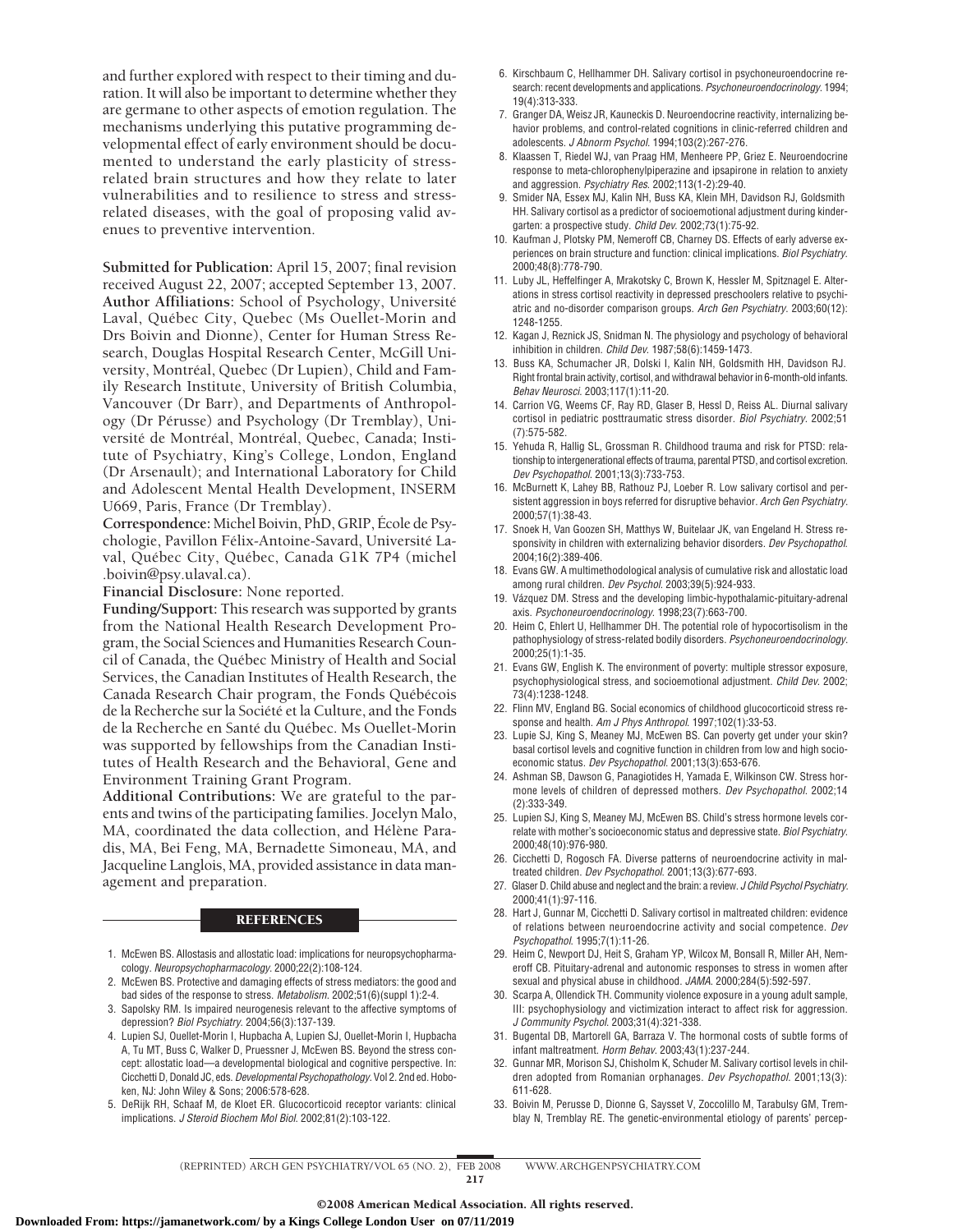tions and self-assessed behaviours toward their 5-month-old infants in a large twin and singleton sample. *J Child Psychol Psychiatry*. 2005;46(6):612-630.

- 34. Dionne G, Dale PS, Boivin M, Plomin R. Genetic evidence for bidirectional effects of early lexical and grammatical development. *Child Dev*. 2003;74(2):394-412.
- 35. Plomin R, DeFries JC, McClearn GE, Rutter M. *Behavioral Genetics.* New York, NY: Worth Publishers; 2001.
- 36. Scarr S. Developmental theories for the 1990s: development and individual differences. *Child Dev*. 1992;63(1):1-19.
- 37. Kirschbaum C, Wüst S, Faig HG, Hellhammer DH. Heritability of cortisol responses to human corticotropin-releasing hormone, ergometry, and psychological stress in human. *J Clin Endocrinol Metab*. 1992;75(6):1526-1530.
- 38. Pritchard J, Després JP, Gagnon J, Tchernof A, Nadeau A, Tremblay A, Bouchard C. Plasma adrenal, gonadal, and conjugated steroids before and after long term overfeeding in identical twins. *J Clin Endocrinol Metab*. 1998;83(9):3277-3284.
- 39. Rutter M, Moffitt TE, Caspi A. Gene-environment interplay and psychopathology: multiple varieties but real effects. *J Child Psychol Psychiatry*. 2006;47 (3-4):226-261.
- 40. Moffitt TE, Caspi A, Rutter M. Strategy for investigating interactions between measured genes and measured environments. *Arch Gen Psychiatry*. 2005;62(5): 473-481.
- 41. Zubin J, Spring B. Vulnerability: a new view of schizophrenia. *J Abnorm Psychol*. 1977;86(2):103-126.
- 42. McEwen BS, Lasley EN. *The End of Stress as We Know It.* Washington, DC: John Henry Press; 2002.
- 43. Caspi A, McClay J, Moffitt TE, Mill J, Martin J, Craig IW, Taylor A, Poulton R. Role of genotype in the cycle of violence in maltreated children. *Science*. 2002; 297(5582):851-844.
- 44. Caspi A, Sugden K, Moffitt TE, Taylor A, Craig IW, Harrington H, McClay J, Mill J, Martin J, Braithwaite A, Poulton R. Influence of life stress on depression: moderation by a polymorphism in the 5-HTT gene. *Science*. 2003;301(5631):386-389.
- 45. Gunnar M, Vazquez DM. Stress neurobiology and developmental psychopathology. In: Cicchetti D, Donald JC, eds. *Developmental Psychopathology.* Vol 2. Hoboken, NJ: John Wiley & Sons; 2006:533-577.
- 46. Meaney MJ. Maternal care, gene expression, and the transmission of individual differences in stress reactivity across generations. *Annu Rev Neurosci*. 2001; 24:1161-1192.
- 47. Casey BJ. Brain, plasticity, learning, and developmental disabilities. *Ment Retard Dev Disabil Res Rev*. 2003;9(3):133-134.
- 48. De Kloet ER, Vreugdenhil E, Oitzl MS, Joels M. Brain corticosteroid receptor balance in health and disease. *Endocr Rev*. 1998;19(3):269-301.
- 49. Hardie TL, Moss HB, Vanyukov MM, Yao JK, Kirillovac GP. Does adverse family environment or sex matter in the salivary cortisol responses to anticipatory stress? *Psychiatry Res*. 2002;112(2):121-131.
- 50. Schulkin J. Allostasis: a neural behavioral perspective. *Horm Behav*. 2003;43(1): 21-27.
- 51. Plotsky PM, Meaney MJ. Early, postnatal experience alters hypothalamic corticotropin-releasing factor (CRF) mRNA, median eminence CRF content and stressinduced release in adult rats. *Brain Res Mol Brain Res*. 1993;18(3):195-200.
- 52. Vallée M, Mayo W, Dellu F, Le Moal M, Simon H, Maccari S. Prenatal stress induces high anxiety and postnatal handling induces low anxiety in adult offspring. *J Neurosci*. 1997;17(7):2626-2636.
- 53. Liu D, Caldji C, Sharma S, Plotsky PM, Meaney MJ. The effects of early life events on in vivo release of norepinephrine in the paraventricular nucleus of the hypothalamusandhypothalamic-pituitary-adrenalresponsesduringstress.*JNeuroendocrinol*. 2000;12(1):5-12.
- 54. Francis D, Diorio J, Liu D, Meaney MJ. Nongenomic transmission across generations of maternal behavior and stress responses in the rat. *Science*. 1999; 286(5442):1155-1158.
- 55. Weaver IC, Cervoni N, Champagne FA, D'Alessio AC, Sharma S, Seckl JR, Dymov S, Szyf M, Meaney MJ. Epigenetic programming by maternal behavior. *Nat Neurosci*. 2004;7(8):847-854.
- 56. Gunnar MR, Donzella B. Social regulation of the cortisol levels in early human development. *Psychoneuroendocrinology*. 2002;27(1-2):199-220.
- 57. Teicher MH, Andersen SL, Polcari A, Anderson CM, Navalta CP, Kim DM. The neurobiological consequences of early stress and childhood maltreatment. *Neurosci Biobehav Rev*. 2003;27(1-2):33-44.
- 58. Buss KA, Davidson RJ, Kalin NH, Goldsmith HH. Context-specific freezing and associated physiological reactivity as a dysregulated fear response. *Dev Psychol*. 2004;40(4):583-594.
- 59. van Bakel HJ, Riksen-Walraven JM. Stress reactivity in 15-month-old infants. *Dev Psychobiol*. 2004;44(3):157-167.
- 60. Kagan J. Biology and the child. In: Eisenberg N, ed. *Social, Emotional, and Personality Development.* Vol 3. 5th ed. New York, NY: Wiley; 1998:177-235.
- 61. Goldsmith HH. A zygosity questionnaire for young twins: a research note. *Behav Genet*. 1991;21(3):257-269.
- 62. Forget-Dubois N, Perusse D, Turecki G, Girard A, Billette JM, Rouleau G, Boivin

M, Malo J, Tremblay RE. Diagnosing zygosity in infant twins: physical similarity, genotyping, and chorionicity. *Twin Res*. 2003;6(6):479-485.

- 63. Mullen M, Snidman N, Kagan J. Free-play behavior in inhibited and uninhibited children. *Infant Behav Dev*. 1993;16:383-389.
- 64. Goldberg S, Levitan R, Leung E, Masellis M, Basile VS, Nemeroff CB, Atkinson L. Cortisol concentrations in 12- to 18-month-old infants: stability over time, location, and stressor. *Biol Psychiatry*. 2003;54(7):719-726.
- 65. Kirschbaum C, Hellhammer DH. Salivary cortisol in psychobiological research: an overview. *Neuropsychobiology*. 1989;22(3):150-169.
- 66. Schwartz EB, Granger DA, Susman EJ, Gunnar MR, Laird B. Assessing salivary cortisol in studies of child development. *Child Dev*. 1998;69(6):1503-1513.
- 67. Ramsay D, Lewis M. Reactivity and regulation in cortisol and behavioral responses to stress. *Child Dev*. 2003;74(2):456-464.
- 68. Lacey JI. The evaluation of autonomic responses: toward a general solution. *Ann N Y Acad Sci*. 1956;67:123-163.
- 69. Lewis M, Ramsay DS. Effect of maternal soothing on infant stress response. *Child Dev*. 1999;70(1):11-20.
- 70. Gunnar MR, Connors J, Isensee J. Lack of stability in neonatal adrenocortical reactivity because of rapid habituation of the adrenocortical response. *Dev Psychobiol*. 1989;22(3):221-233.
- 71. Grunau RE, Weinberg J, Whitfield MF. Neonatal procedural pain and preterm infant cortisol response to novelty at 8 months. *Pediatrics*. 2004;114(1):e77-e84.
- 72. Tabachnick BG, Fidell LS. *Using Multivariate Statistics.* 3rd ed. New York, NY: HarperCollins College Publishers; 1996.
- 73. Neale MC, Boker SM, Xie G, Maes HH. *MX: Statistical Modeling.* 5th ed. Richmond: Department of Psychiatry, Medical College of Virginia Commonwealth University; 1999.
- 74. Charmandari E, Kino T, Souvatzoglou E, Chrousos GP. Pediatric stress: hormonal mediators and human development. *Horm Res*. 2003;59(4):161-179.
- 75. Ellis BJ, Essex MJ, Boyce TW. Biological sensitivity to context, II: empirical explorations of an evolutionary-developmental theory. *Dev Psychopathol*. 2005; 17(2):303-328.
- 76. Gunnar MR, Brodersen L, Nachmias M, Buss K, Rigatuso J. Stress reactivity and attachment security. *Dev Psychobiol*. 1996;29(3):191-204.
- 77. Repetti RL, Taylor SE, Seeman TE. Risky families: family social environments and the mental and physical health of offspring. *Psychol Bull*. 2002;128(2): 330-366.
- 78. Gunnar M, Quevedo K. The neurobiology of stress and development. *Annu Rev Psychol*. 2007;58:145-173.
- 79. Scarr S. Biological and cultural diversity: the legacy of Darwin for development. *Child Dev*. 1993;64(5):1333-1353.
- 80. Baumrind D. The average expectable environment is not good enough: a response to Scarr. *Child Dev*. 1993;64(5):1299-1317.
- 81. Turkheimer E, Haley A, Waldron M, D'Onofrio B, Gottesman II. Socioeconomic status modifies heritability of IQ in young children. *Psychol Sci*. 2003;14(6): 623-628.
- 82. Johnson W, Krueger RF. Genetic effects on physical health: lower at higher income levels. *Behav Genet*. 2005;35(5):579-590.
- 83. Rosmond R, Chagnon YC, Chagnon M, Perusse L, Bouchard C, Bjorntorp P. A polymorphism of the 5'-flanking region of the glucocorticoid receptor gene locus is associated with basal cortisol secretion in men. *Metabolism*. 2000; 49(9):1197-1199.
- 84. Wüst S, Van Rossum EF, Federenko IS, Koper JW, Kumsta R, Hellhammer DH. Common polymorphisms in the glucocorticoid receptor gene are associated with adrenocortical responses to psychosocial stress. *J Clin Endocrinol Metab*. 2004; 89(2):565-573.
- 85. Lakatos K, Nemoda Z, Birkas E, Ronai Z, Kovacs E, Ney K, Toth I, Sasvari-Szekely M, Gervai J. Association of D4 dopamine receptor gene and serotonin transporter promoter polymorphisms with infants' response to novelty. *Mol Psychiatry*. 2003;8(1):90-97.
- 86. Pollak SD. Early adversity and mechanisms of plasticity. *Dev Psychopathol*. 2005; 17(3):735-752.
- 87. Gunnar MR, Larson MC, Hertsgaard L, Harris ML, Brodersen L. The stressfulness of separation among nine-month-old infants: effects of social context variables and infant temperament. *Child Dev*. 1992;63(2):290-303.
- 88. Hertsgaard L, Gunnar M, Erickson MF, Nachmias M. Adrenocortical responses to the strange situation in infants with disorganized/disoriented attachment relationships. *Child Dev*. 1995;66(4):1100-1106.
- 89. Garcia Coll C, Kagan J, Reznick JS. Behavioral inhibition in young children. *Child Dev*. 1984;55:1005-1019.
- 90. Parritz RH. A descriptive analysis of toddler coping in challenging circumstances. *Infant Behav Dev*. 1996;19:171-180.
- 91. Gunnar MR, Brodersen L, Krueger K, Rigatuso J. Dampening of adrenocortical responses during infancy. *Child Dev*. 1996;67(3):877-889.
- 92. Morsbach SK, Prinz RJ. Understanding and improving the validity of self-report of parenting. *Clin Child Fam Psychol Rev*. 2006;9(1):1-21.

(REPRINTED) ARCH GEN PSYCHIATRY/ VOL 65 (NO. 2), FEB 2008 WWW.ARCHGENPSYCHIATRY.COM 218